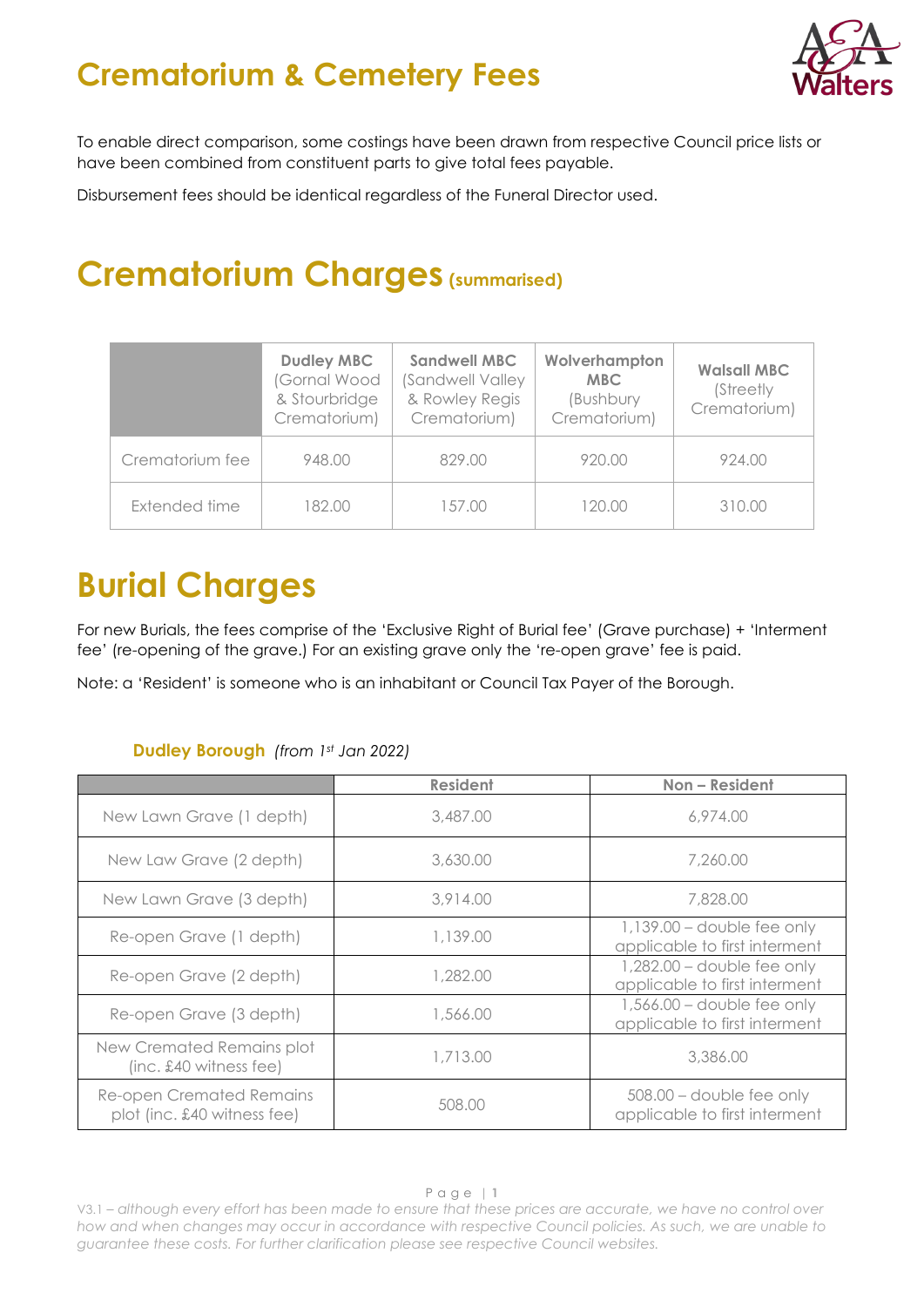# **Crematorium & Cemetery Fees**



#### **Sandwell Borough** *(from 1st April 2022)*

|                                                   | <b>Resident</b> | Non-Resident |
|---------------------------------------------------|-----------------|--------------|
| New Lawn Grave (1 depth)                          | 3,267.00        | 4,247,00     |
| New Law Grave (2 depth)                           | 3,349.00        | 4,354.00     |
| New Lawn Grave (3 depth)                          | 3,429.00        | 4,458.00     |
| Re-open Grave (all depths)                        | 1,140.00        | 1,482.00     |
| New Cremated Remains plot<br>(no witness fee)     | 1,779.00        | 2,313.00     |
| Re-open Cremated Remains<br>plot (no witness fee) | 353.00          | 459.00       |

### **Wolverhampton Borough** *(from 1st January 2022)*

|                                                         | <b>Resident</b> | Non-Resident                                                         |
|---------------------------------------------------------|-----------------|----------------------------------------------------------------------|
| New Lawn Grave (all depths)                             | 3,110.00        | 4,145.00                                                             |
| Re-open Grave (all depths)                              | 1,040.00        | 1,040.00 (1,560.00 – 1st interment<br>non-resident / reserved grave) |
| New Cremated Remains plot<br>(inc. £35 witness fee)     | 1,530.00        | 2,115.00                                                             |
| Re-open Cremated Remains<br>plot (inc. £35 witness fee) | 360.00          | 360.00                                                               |

### **Walsall Borough** *(from 1st April 2022)*

|                                                       | <b>Resident</b> | Non - Resident |
|-------------------------------------------------------|-----------------|----------------|
| New Lawn Grave (1 depth)                              | 3,731.00        | 7,462.00       |
| New Lawn Grave (2 depth)                              | 3,774.00        | 7,548.00       |
| New Lawn Grave (3 depth)                              | 3,820,00        | 7,640.00       |
| Re-open Grave (1 depth)                               | 1,344.00        | 2,688.00       |
| Re-open Grave (2 depth)                               | 1,387.00        | 2,774.00       |
| Re-open Grave (3 depth)                               | 1,433.00        | 2,866.00       |
| New Cremated Remains plot<br>$(inc. £52$ witness fee) | 1,897.00        | 3,740.00       |

#### Page | **2**

V3.1 – *although every effort has been made to ensure that these prices are accurate, we have no control over how and when changes may occur in accordance with respective Council policies. As such, we are unable to guarantee these costs. For further clarification please see respective Council websites.*